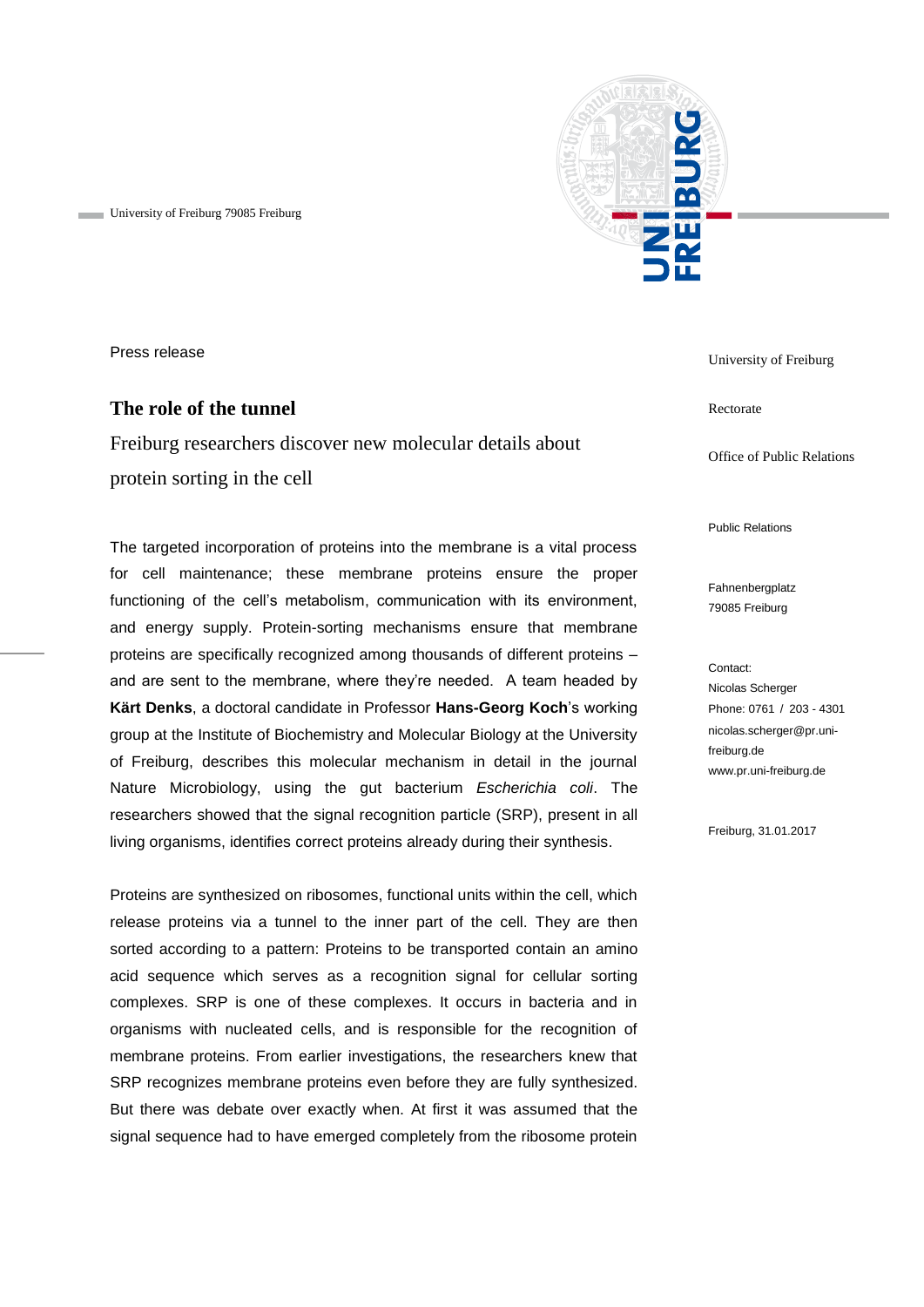tunnel for the membrane protein to be recognized. But subsequent work 2 indicated that identification took place long before the signal sequence left the ribosome. The new Freiburg research confirms this.

The researchers used a technique which enabled them to examine the contacts between the ribosome and SRP right down to the level of individual amino acids – the very building-blocks of proteins. The team showed that SRP scans the ribosome protein tunnel to find potential substrate proteins. When it recognizes a protein of the right kind, it retracts to the end of the tunnel and positions its binding pocket in order to form a stable complex with the membrane protein. Once it has done that, the SRP begins the process of moving the synthesizing ribosome to its target site at the membrane: where it binds to protein transport channels in order to anchor the protein into the membrane. If this early-recognition fails – if for instance the contact points between the SRP and the ribosomal tunnel have been genetically modified – membrane proteins pile up because they cannot be correctly positioned in the membrane. This leads to cell-division defects.

The research reveals a new complexity in the interaction between ribosomes and protein-sorting complexes: the ribosomal tunnel, long regarded as a passive tube, plays a key role in the coordination of processes which begin during the synthesis of proteins.

Hans-Georg Koch is the principle investigator of the German Research Foundation-sponsored research training group 2202, "Transport across and into membranes" and of the Faculty of Medicine's doctoral training group "MOTI-VATE". He is also vice-director of the Spemann Graduate School of Biology and Medicine (SGBM).

### **Original publication:**

Kärt Denks, Nadine Sliwinski, Veronika Erichsen, Bogdana Borodkina, Andrea Origi, and Hans-Georg Koch (2017): The signal recognition particle contacts uL23 and scans substrate translation inside the ribosomal tunnel. In: Nature Microbiology, DOI: 10.1038/nmicrobiol.2016.265

The University of Freiburg achieves top positions in all university rankings. Its research, teaching, and continuing education have received prestigious awards in nationwide competitions. 25,000 students from 100 nations are enrolled in 197 degree programs. Around 6,000 teachers and administrative employees put in their effort every day – and experience that family friendliness, equal opportunity, and environmental protection really mean something here.